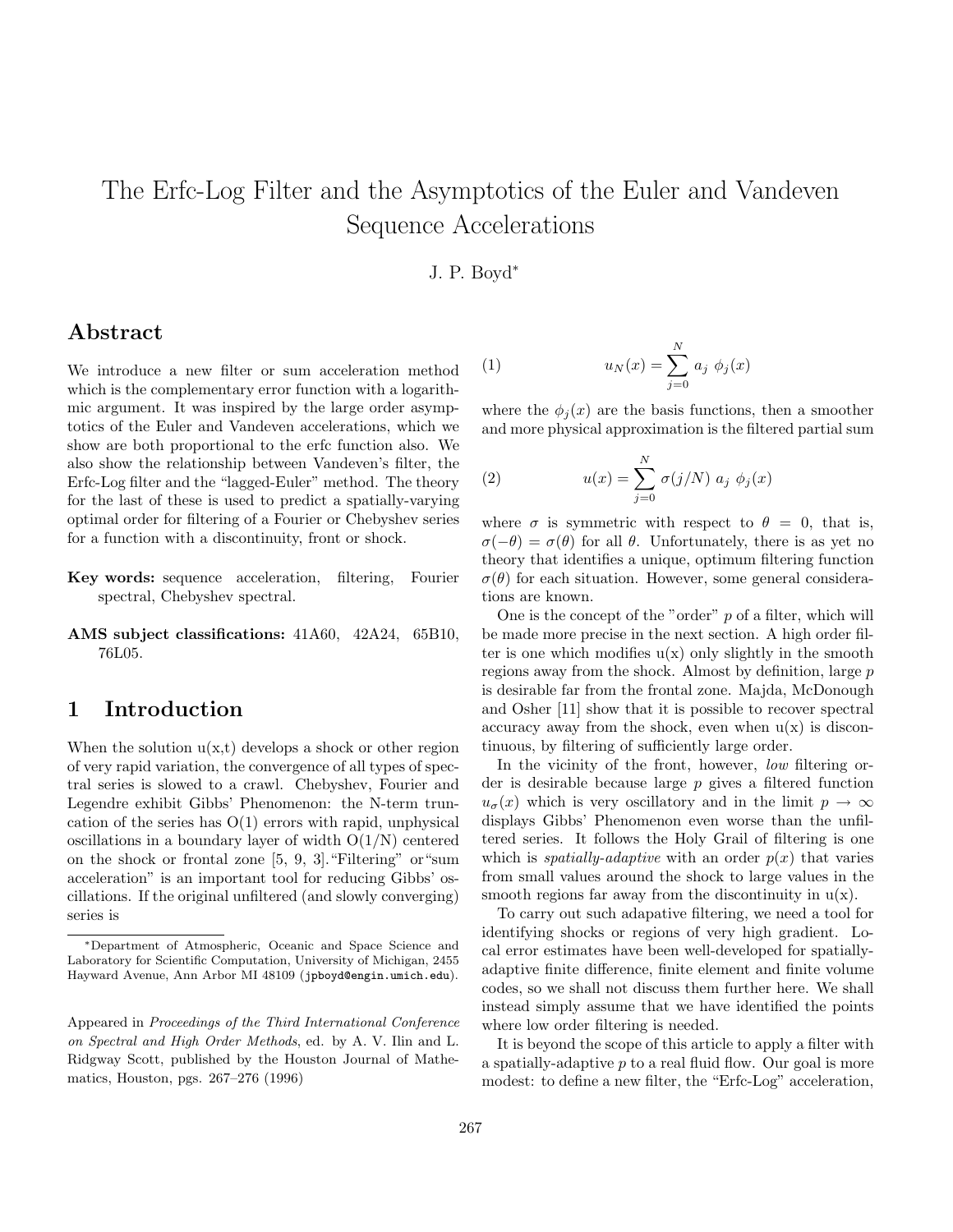and to derive a theory for how the order *p* should vary with nearness to the front. As a kind of extended prologue, we shall derive asymptotic approximations to two widely used filters, due to Vandeven and Euler, to show that these are asymptotically equivalent to each other and to the Erfc-Log filter in the limit  $p \to \infty$ . This asymptotic equality allows us to connect the theory of the Erfc-Log filter with earlier work of Boyd on the "lag-averaged Euler" acceleration, which supplies a theory for optimizing  $p(x)$ . Simple numerical experiments show that the theory is quite effective.

For simplicity, our illustrations use only Fourier series. In the next to last section, we show how the Fourier results generalize almost trivially to Chebyshev and Legendre expansions, too.

## **2 Vandeven's Theorem**

#### **Theorem 2.1 (Vandeven Filter Order)**

(Simplified from the original). If  $\sigma(\theta)$  is a sufficient smooth function such that

(3) 
$$
\sigma(0) = 1
$$
  
\n $\sigma^{(m)}(0) = 0, \qquad m = 1, 2, ..., (p-1)$   
\n $\sigma^{(m)}(1) = 0, \qquad m = 0, 1, ..., (p-1)$ 

where  $\sigma^{(m)}$  denotes the *m*-th derivative of  $\sigma$ , then the filter function  $\sigma(\theta)$  is of "order p in Vandeven's sense" and he proved the following:

1. If *u*(*x*) is smooth in the sense of possessing at least *p* continuous derivatives, then

(4) 
$$
|u(x) - u_{\sigma}(x)| \leq constant \frac{1}{N^{p-1/2}}
$$

2. If  $u(x)$  has a jump discontinuity at one or more points  $x = c_m, i. e.,$ 

(5) 
$$
\lim_{\epsilon \to 0} [u(c_m + \epsilon) - u(c_m - \epsilon)] = j_m \neq 0,
$$

then

(6) 
$$
|u(x) - u_{\sigma}(x)| \leq constant \frac{1}{[d(x)]^{p-1} N^{p-1}}
$$

where  $d(x)$  is the distance from x to the nearest singularity, that is,

(7) 
$$
d(x) = \inf \{ |x - (c_m + 2k\pi) \},
$$

for all *m* and any integer *k*.



Figure 1: The Vandeven filter for different orders p. Circles:  $p=4$ . Plus signs:  $p=10$ . Asterisks:  $p=40$  (steepest) slope).

The first part of the theorem implies that prior to the development of front, we can drive the error to zero faster than any finite power of N (i. e., achieve "spectral accuracy") by using a filter of sufficiently high order *p*. The second part of the theorem shows, in a more precise reaffirmation of Madja *et al.* [11], that spectral accuracy is still possible even with a discontinuity in  $u(x)$  provided x is not too close to the shock. The factor of  $d(x)$  shows that the error estimate falls apart – to  $O(1)$  errors – when  $d(x)$  is *O*(1*/N*). Sadly, this is not a flaw in the proof, but rather an intrinsic limitation of the class of filters described by  $Eq.(2)$ .

The conditions for small  $\sigma$  were known long before Vandeven, but the need to impose conditions on the filter function for  $\theta \approx 1$ , that is, near the truncation or aliasing limit, was new and surprising.

Vandeven's Theorem provides some constraints on filters, but not specify a unique form. In the next section, we shall describe a filter first proposed by Vandeven himself.

## **3 Vandeven's Filter**

This acceleration is defined [12] by

(8) 
$$
\sigma_V(\theta) \equiv 1 - \frac{\Gamma(2p)}{[\Gamma(p)]^2} \int_0^{\theta} [t(1-t)]^{p-1} dt
$$

and illustrated in Figure 1. For integer order *p*, this can be alternatively defined as the unique Hermite interpolat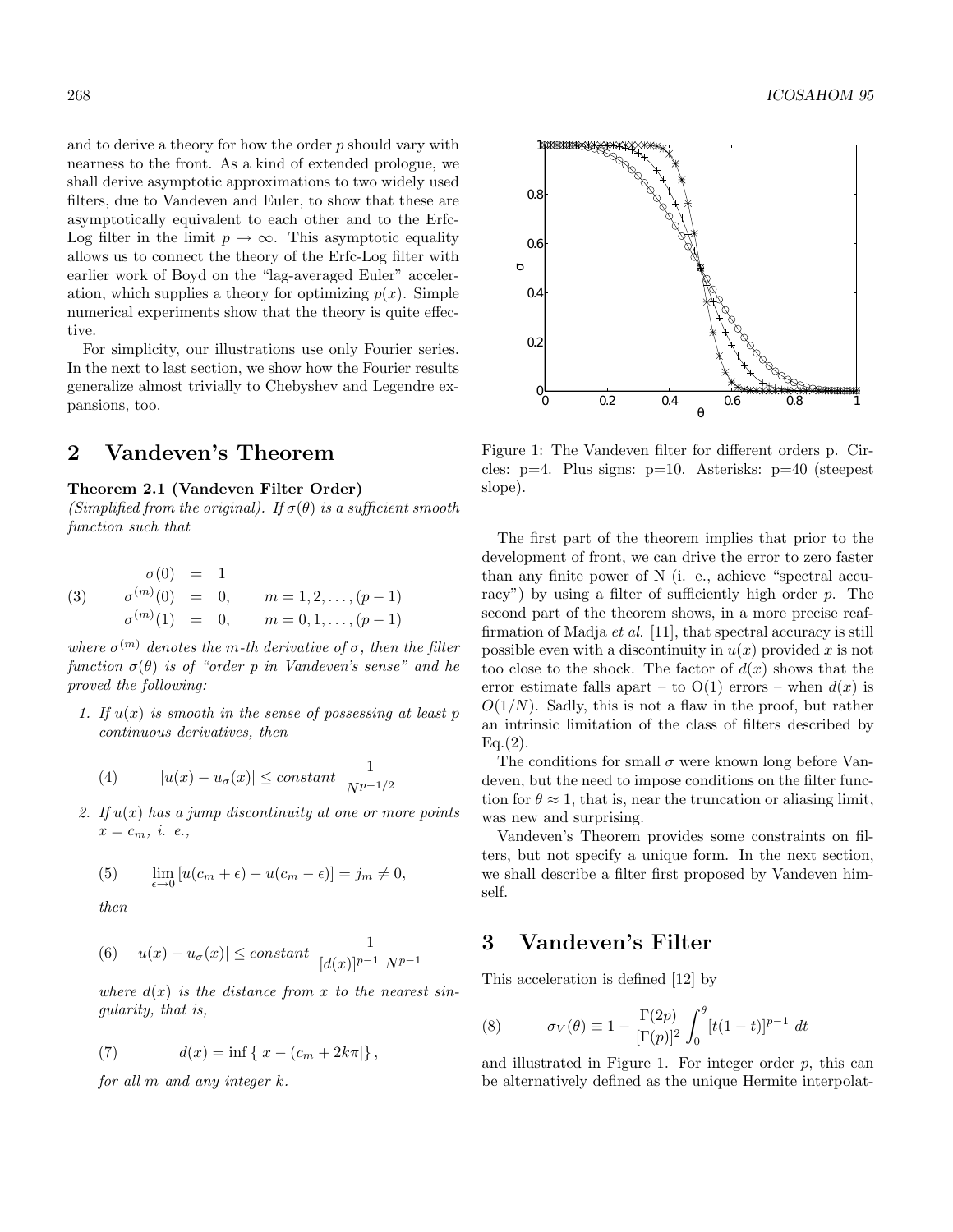ing polynomial of degree  $(2p - 1)$  which satisfies the 2*p* conditions to be a filter of order p in Vandeven's sense.

The filter can be evaluated for general *p* by exploiting the fact that it is a special case of the incomplete betafunction, which in turn is a special case of the hypergeometric function:

(9) 
$$
\sigma_V = 1 - I_{\theta}(p, p)
$$

$$
= 1 - \frac{\Gamma(2p)}{[\Gamma(p)]^2} \frac{\theta^p}{p} F(p, 1-p; p+1; \theta)
$$

in the notation of the The NBS Handbook of Functions [1]. Because of the identity

(10) 
$$
I_{\theta}(p, p) = 1 - I_{1-\theta}(p, p)
$$

it is only necessary to apply the hypergeometric power series, which has a unit radius of convergence, for  $\theta \leq 1/2$ :

$$
(11) I_{\theta}(p, p) = \frac{\theta^p (1 - \theta)^p \Gamma(2p)}{p[\Gamma(p)]^2}
$$

$$
\left\{ 1 + \sum_{n=0}^{\infty} \frac{\Gamma(p+1) \Gamma(2p+n+1)}{\Gamma(2p) \Gamma(p+n+2)} \theta^{n+1} \right\}
$$

# **4 Steepest Descent Approximations for Large Order p**

#### **4.1 Nonuniform Approximation**

Figure 2 shows the integrand of the integral in  $\sigma_V$  for different orders. The most striking conclusion is that the integrand becomes narrower and narrower as the order *p* increases. This suggests that the integrand can be more and more accurately approximated for large *p* by writing the integrand as an exponential and then making a Taylor approximation. To simplify, let  $P \equiv (p-1)$  and change the integration variable to  $y \equiv (t - 1/2)$  so that the integrand is centered on  $y=0$ . Then, without approximation,

*t <sup>P</sup>* (1 − *t*) *<sup>P</sup>* (12) = exp(*P* log(*t*[1 − *t*])) = exp <sup>½</sup> *<sup>P</sup>* log <sup>µ</sup><sup>1</sup> <sup>−</sup> <sup>4</sup>*y*<sup>2</sup> 4 ¶¾ = 2−2*<sup>P</sup>* exp © *P* log(1 − 4*y*<sup>2</sup>) ª

If we expand the logarithm as a Taylor series, then the integrand is approximated by the Gaussian so that



Figure 2: The integrand of the integral in Vandeven's filter, scaled to have unit maximum, for three different p (solid) compared with corresponding approximation by the Gaussian function  $\exp(-4p[t-1/2]^2)$  (dashed)

$$
\sigma_V(\theta; p) \sim 1 - \frac{\Gamma(2p)}{2^{2P}[\Gamma(p)]^2} \int_{-1/2}^{\theta - 1/2} \exp(-4Py^2) dy
$$
  
(13) 
$$
\sim 1 - (1/2) \text{erf} \left\{ 2p^{1/2}(|\theta| - 1/2) \right\}
$$

$$
\sim (1/2) \text{erfc} \left\{ 2p^{1/2}(|\theta| - 1/2) \right\}, \qquad p >> 1
$$

No approximations have been made in Eq. 13 except for the Taylor expansion of the argument of the logarithm, and also the replacement of  $P(= p - 1)$  by p, consistent with  $p \gg 1$ . Unfortunately, the erfc approximation is not uniformly valid as evident from Figure 2 because the expansion is about  $t = 1/2$ , but the integration is only over a small range of t far from this point when  $\theta$  is small.

#### **4.2 Uniform, Improved Approximation**

A uniform approximation can be derived by consistently applying the method of steepest descent. The first step is to make an exact change of variable so that the argument of the exponential is quadratic in the new variable  $z(y)$ :

$$
(14) \qquad \qquad -z^2 \equiv P \log(1 - 4y^2)
$$

Expanding the metric factor  $dy/dz$  in the transformed integrand and retaining only the lowest order in 1*/p* gives the approximation, uniformly valid in  $\theta \in [0, 1]$  for  $p \gg 1$ ,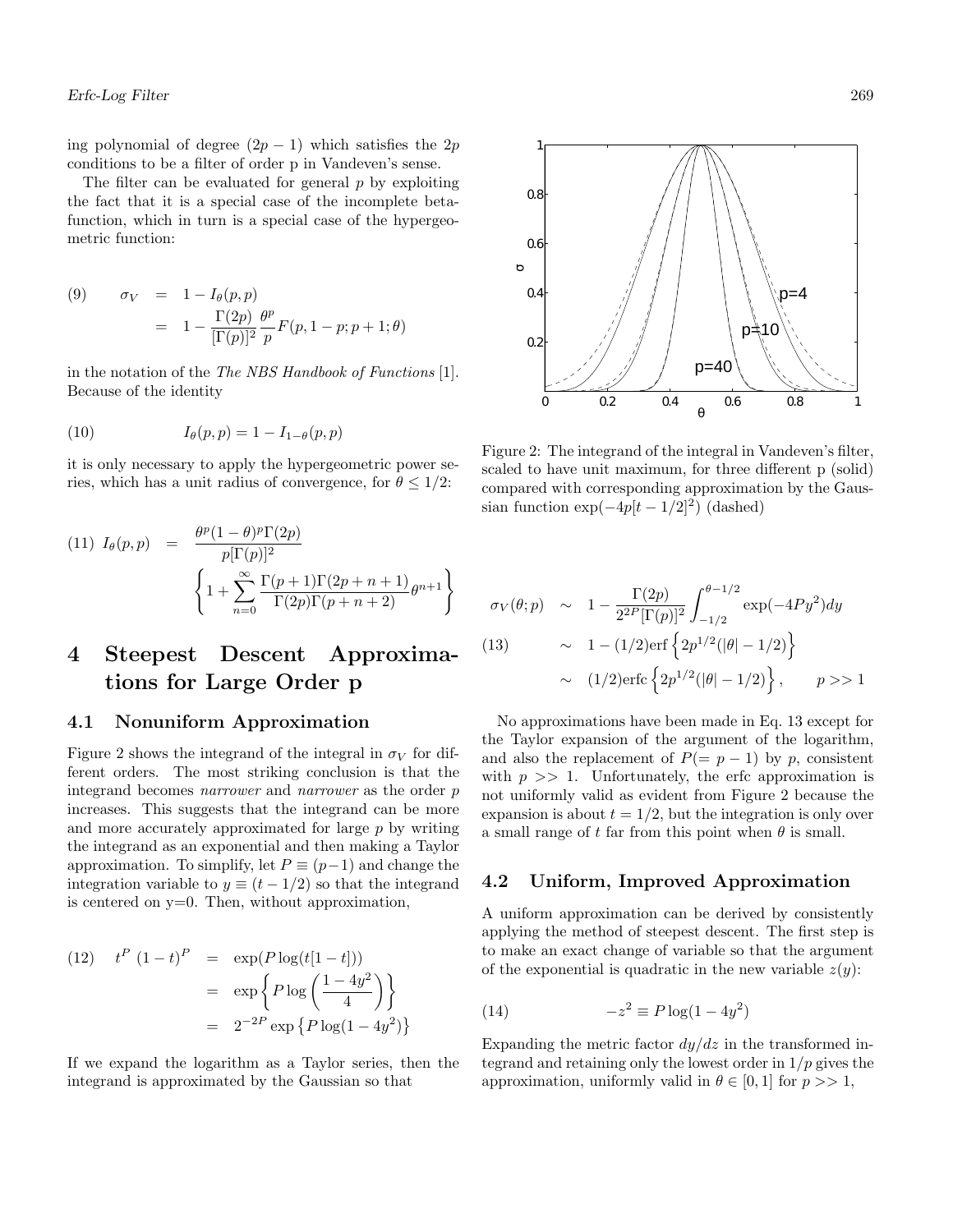

Figure 3: Solid  $\sigma_V(\theta, p = 3)$ . Circles: Absolute value of the error in the Erfc approximation. Pluses: Error in Erfc-Log approximation.

| Order $p$ | $max \sigma_V(\theta; p) - \sigma_{Erfc-Log}(\theta; p) $ |
|-----------|-----------------------------------------------------------|
| 1         | 0.0787                                                    |
| 2         | 0.0287                                                    |
| 3         | 0.0170                                                    |
| 4         | 0.0120                                                    |
| 5         | 0.0093                                                    |
| 6         | 0.0076                                                    |
| 7         | 0.0064                                                    |
| 8         | 0.0055                                                    |
| 9         | 0.0049                                                    |
| $\sim$    | .                                                         |

10 0.0043

Table 1: Maximum error for  $\theta \in [0,1]$  of the Erfc-Log approximation to Vandeven's filter

$$
\sigma_V(\theta; p) \sim \frac{1}{2} \text{erfc}\left\{2p^{1/2}\left(|\theta| - \frac{1}{2}\right) \sqrt{\frac{-\log(1 - 4[\theta - 1/2]^2)}{4[\theta - 1/2]^2}}\right\}
$$
\n(15)

The error in approximating the Vandeven filter by these two approximations is shown (on a logarithmic scale) in Figure 3. The maximum error for various orders is illustrated in Table 1 and is roughly  $0.045/p$  – quite small even for low order *p*.

#### **5 Euler Acceleration**

The Euler filter of order *M* is defined by [4],[6], [7]

(16) 
$$
\sigma_E(0) = 1
$$

$$
\sigma_E\left(\frac{j}{M+1}\right) = \sum_{k=j}^{M} \mu_{Mk}, \qquad j = 1, 2, \dots M
$$

$$
\sigma_E(1) = 0
$$

where the "partial sum weights" are

(17) 
$$
\mu_{Mk} = \frac{M!}{2^M} \frac{1}{k!(M-k)!}
$$

The summation from  $k = j$  to M is analogous to the indefinite intnegral in Vandeven's method while the partial sum weight  $\mu_{Mk}$  plays the role of the integrand  $t^{p-1}(1-t)^{p-1}$ . In sharp contrast, however, the Euler acceleration is defined only for discrete values of *θ*.

Like Vandeven's integrand, the partial sum weights become increasingly concentrated with respect to the middle of the range as the order increases. By applying the method of steepest descent for sums [2], we find

(18) 
$$
\sigma_E(\theta; M) \approx \frac{1}{2} \text{erfc}\left(\sqrt{2M+4}\left[|\theta|-\frac{1}{2}\right]\right), M >> 1
$$

This has exactly the same form as the large-order approximation to the Vandeven filter. Indeed, the two filters are asymptotically identical if the orders of the two methods are related by

$$
(19) \t\t\t M = 2p - 2
$$

Table 2 shows that the erfc-approximation is very accurate. The maximum error in any of the weights for a given order is roughly 0*.*03*/M*.

The Euler acceleration does have one major weakness compared to Vandeven's: because the filter of order *M* is defined only at  $(M+2)$  discrete points, the Euler filter can only be applied to  $(M + 2)$  terms of a series. In contrast, one has the option (a useful one, it turns out) of applying  $\sigma_V$  for fixed order *p* to an arbitrarily large number of terms.

The lag-averaged Euler acceleration, described in the section after next, generalizes the classical Euler filter to obtain most of the advantages of Vandeven's acceleration.

#### **6 The Erfc and Erfc-Log Filters**

Asymptotic approximations are usually only imperfect reflections of an underlying reality. Filters, however, are only a means to an end, a tool for improving other approximations. In the absence of a theory to identify "the" optimum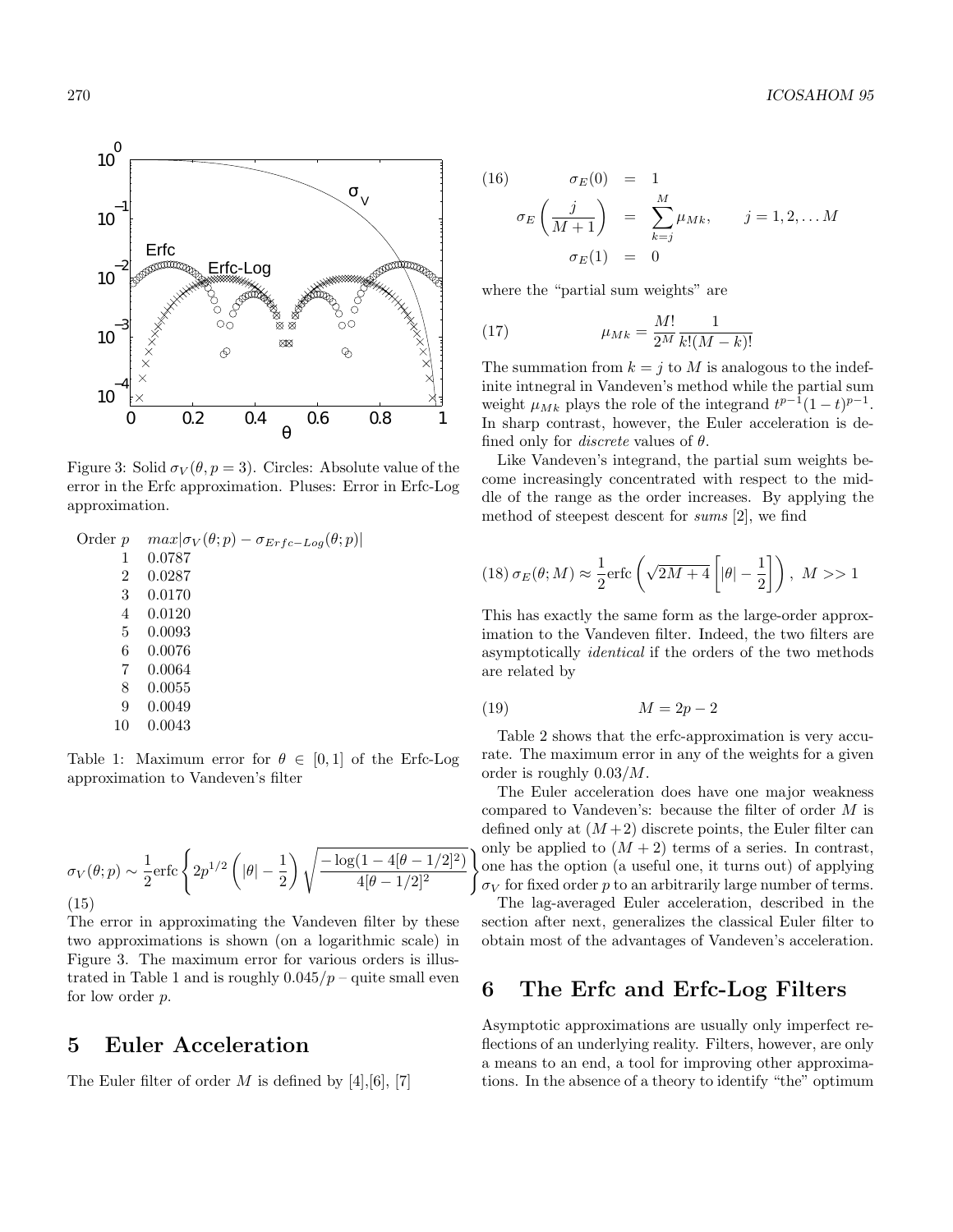| Order $M$ | $max \sigma_E(\theta;M)-\sigma_{Erfc-Log}(\theta;M) $ |
|-----------|-------------------------------------------------------|
| 1         | 0.0416                                                |
| 2         | 0.0223                                                |
| 3         | 0.0127                                                |
| 4         | 0.0083                                                |
| 5         | 0.0076                                                |
| 6         | 0.0061                                                |
| 7         | 0.0044                                                |
| 8         | 0.0043                                                |
| 9         | 0.0038                                                |
| 10        | 0.0030                                                |
| 15        | 0.00205                                               |
| 20        | 0.00151                                               |
| 25        | 0.00119                                               |
| 30        | 0.00097                                               |
|           |                                                       |

Table 2: Maximum error for  $\theta \in [0,1]$  of the Erfc-Log approximation to  $\sigma(j/(M+1))$ , Euler's acceleration

filter, a slavish affection for a particular filter, such as Vandeven's, seems silly. The Vandeven Filter Theorem does not identify a unique filter, but only suggests a whole class of filters. In practice, some filters which nearly but not exactly satisfy the conditions of the theorem work well in applications [11].

Consequently, it is sensible to regard the Erfc and Erfc-Log formulas as something more than mere approximations. These expressions themselves define new filters, coequal in status with the Euler and Vandeven filters:

(20) 
$$
\overline{\theta} \equiv |\theta| - \frac{1}{2}
$$

(21) 
$$
\sigma_{Erfc}(\theta; p) \equiv (1/2) \text{erfc} \left\{ 2p^{1/2} \overline{\theta} \right\}
$$

$$
(22\theta_{Erfc-Log}(\theta;p) \equiv \frac{1}{2} \text{erfc} \left\{ 2p^{1/2} \overline{\theta} \sqrt{\frac{-\log(1-4\overline{\theta}^2)}{4\overline{\theta}^2}} \right\}
$$

The Erfc filter is simple, but it does not satisfy the conditions of Vandeven's theorem. Does it matter?

To test this, we applied the Erfc, Erfc-Log and Vandeven filters to accelerate the Fourier series for the piecewise linear or "sawtooth" function, which is defined by

(23) 
$$
Sw(x) \equiv \begin{cases} x/\pi & x \in [-\pi, \pi] \\ Sw(x + 2\pi m) & |x| \ge \pi, m = integer \end{cases}
$$

or equivalently by



Figure 4: Absolute value of the error in the sine series for the sawtooth function, truncated at N=100, after application of the Vandeven filter (solid), the Erfc-Log filter (dashed) and the Erfc filter (dotted) for order p=8. The abscissa is  $d(x)$ , the distance to the nearest jump discontinuity.

(24) 
$$
\operatorname{Sw}(x) \equiv \frac{2}{\pi} \sum_{j=1}^{\infty} \frac{(-1)^{j+1}}{j} \sin(jx) \quad \forall x
$$

This function has a jump discontinuity at  $\pm \pi$  and is thus a good model of a function with a shock wave, or of a frontal zone too narrow to be resolved by N Fourier terms.

Fig. 4 shows that in the vicinity of the front, all three methods are about equally bad. Away from the front, however, the Erfc filter is awful compared to both the Vandeven and Erfc-Log filters, whose results are indistinguishable. With regret, we must abandon the Erfc filter, in spite of its highly desirable simplicity, because it is too inaccurate in consequence of its violation of Vandeven's Theorem.

The Erfc-Log filter, however, is just as good as Vandeven's, but simpler. The numerical results of later sections will all be generated using the Erfc-Log filter.

The Euler, Vandeven, and Erfc-Log filters are identical triplets with in the sense of asymptotic equivalence. (Recall that the asymptotic approximations of the Euler and Vandeven filters by the Erfc-Log filter are accurate even for order *p* or *M* as small as 2.) The filters are not exactly the same, but then, identical triplets have individual personalities. We can pick whichever personality is convenient.

For computation, the Erfc-Log filter is the most convenient. For theoretical purposes, the Euler filter has some advantages because we can tap into a couple of centuries of analysis that has grown around it, as we shall do in the next section.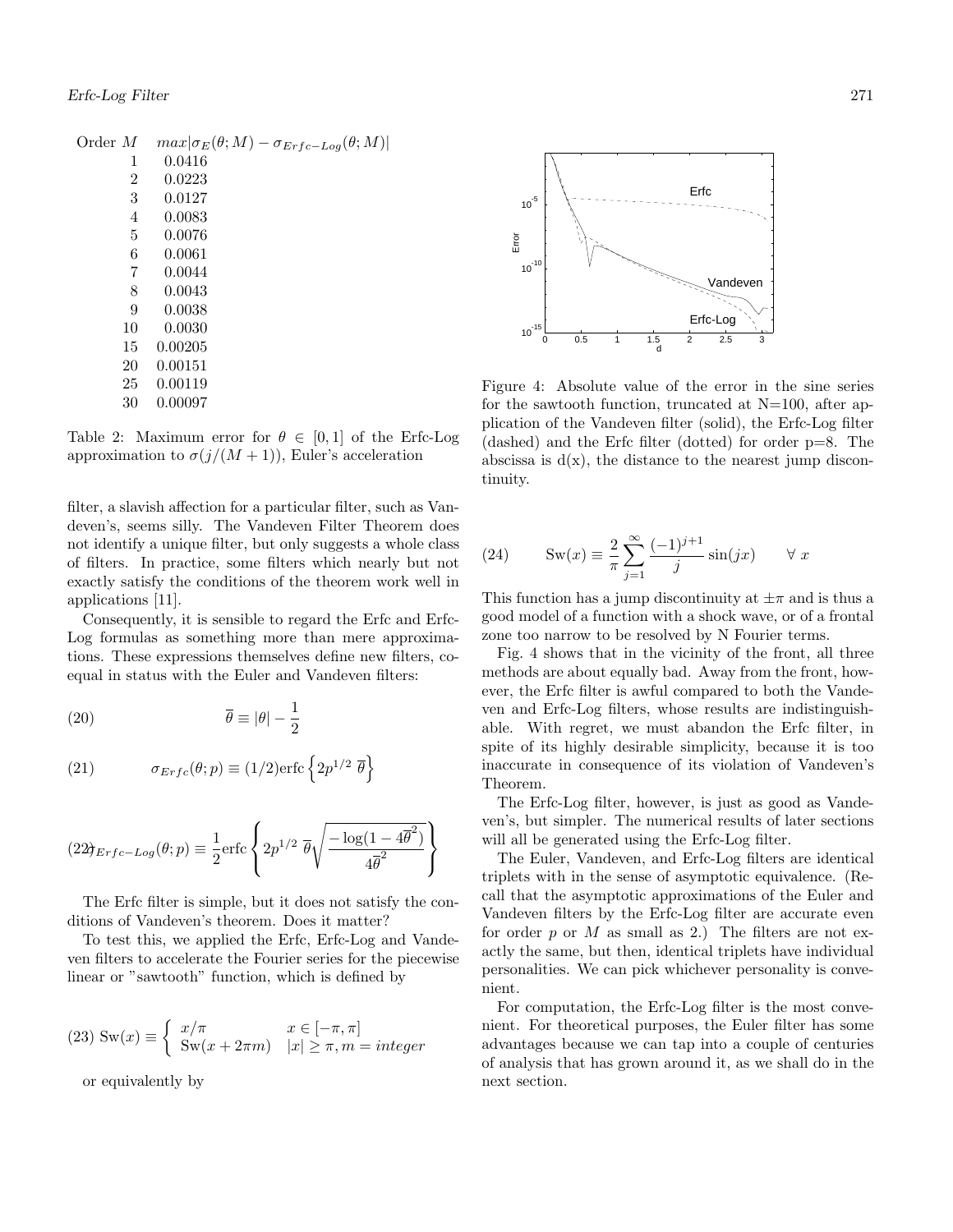0 0.2 0.4 0.6 0.8 1  $0$ <sup>0</sup> 0.2 0.4 0.6 0.8 1 σθ

Figure 5: Solid:  $\sigma_V(\theta; p)$  for  $p = 3$ . Dashed:  $\sigma_{LE}([M +$  $1/M[\theta; 4]$ , the lag-averaged Euler scheme derived from the standard Euler method of order 4. The argument of *θ* in  $\sigma_{LE}$  has been scaled so its graph touches the Vandeven filter at the edge of each "step".

# **7 Lag-Averaged Euler Acceleration**

The lag-averaged Euler method is a very simple (one might unkindly say "simple-minded") generalization of Euler's method. Since the latter (at order *M*) is defined only at  $(M + 2)$  discrete points, extend it to a larger number of terms by applying each of the *M* "non-trivial" weights to  $\lambda$ terms in succession where  $\lambda$  is the "lag parameter". (The "non-trivial" weights are those which are not equal to 1 or 0.) The ordinary Euler acceleration is the special case  $\lambda = 1$ . The weight function is [8]:

$$
\sigma_{LE}(\theta; \lambda, N = 1 + M\lambda) = \begin{cases} 1 & \theta = 0 \\ \sigma_E\left(\frac{k}{M}; M\right), & \frac{(k-1)}{M} < \theta \le \frac{k}{M} \end{cases}
$$
\n(25)

as illustrated schematically in Fig. 5.

For  $M = 4$ , for example,  $a_0$  is weighted by 1,  $\{a_1, \ldots, a_\lambda\}$  are multiplied by 15/16,  $\{a_{\lambda+1}, \ldots, a_{2\lambda}\}\$  by  $11/16$ , the next quarter of the series is multiplied by  $5/16$ , and final fourth of the terms is weighted by 1/16.

The reason this seemingly obvious generalization is interesting is that both it and the Euler acceleration can be derived from averaging successive partial sums. The partial sums are

(26) 
$$
S_k \equiv \sum_{j=0}^k a_j
$$

Suppose the coefficients  $a_j$  *oscillate* in *degree j* with period *P*. The shortest possible period is  $P = 2$  which corresponds to a strictly alternating series: if  $a_j$  is positive, then  $a_{j+1}$  is negative,  $a_{j+2}$  is positive,  $a_{j+3}$  is negative and so on. An elementary theorem of first-year calculus shows that the partial sums will successively overshoot and undershoot the true sum S.

In this case, the sequence of "once-averaged" partial sums

(27) 
$$
T_j \equiv (S_j + S_{j-1})/2
$$

should be a better approximation, for each *j*, than either of the two partial sums from which it was formed. The overshoot of  $S_{j+1}$  is largely cancelled by the undershoot  $S_{i-1}$  when the two are averaged.

The once-averaged partial sums often oscillate, too. In this case, the rate of convergence to S can be further accelerated by averaging the averages  $T_j$  to form a sequence of twice-averaged sums. Continuing this "averaging-ofaverages" until all  $M + 1$  terms in a given series have been exhausted gives the standard Euler acceleration.

If the coefficients oscillate with a different period P, then Boyd [8] suggested lag-averaging of partial sums, that is, generalizing the fundamental averaging by averaging partial sums which differ in degree by an integer  $\lambda$ , i. e.,

(28) 
$$
T_j \equiv (S_j + S_{j-\lambda})/2
$$

where the optimal lag is

$$
\lambda = [P/2]
$$

where [*P/*2] denotes the integer nearest half the period in degree. With this choice of  $\lambda$ , the "crest" of a "wave" in  $a_j$ is averaged with the "trough" for maximum cancellation. It is shown in [8] that repeating the lag-averaging until all N terms in the truncated series have been exhausted gives the weight in Eq. 25.

### **8 Optimizing Filter Order**

The reason the lag-averaged Euler theory is intriguing is that at least for some classes of functions, it is possible to determine how the period-in-degree varies with  $d(x)$ , the distance to the nearest singularity of  $u(x)$ , and thereby optimize the lag  $\lambda$  as a function of x. Because of the close connection between the Euler and lag-Euler methods and

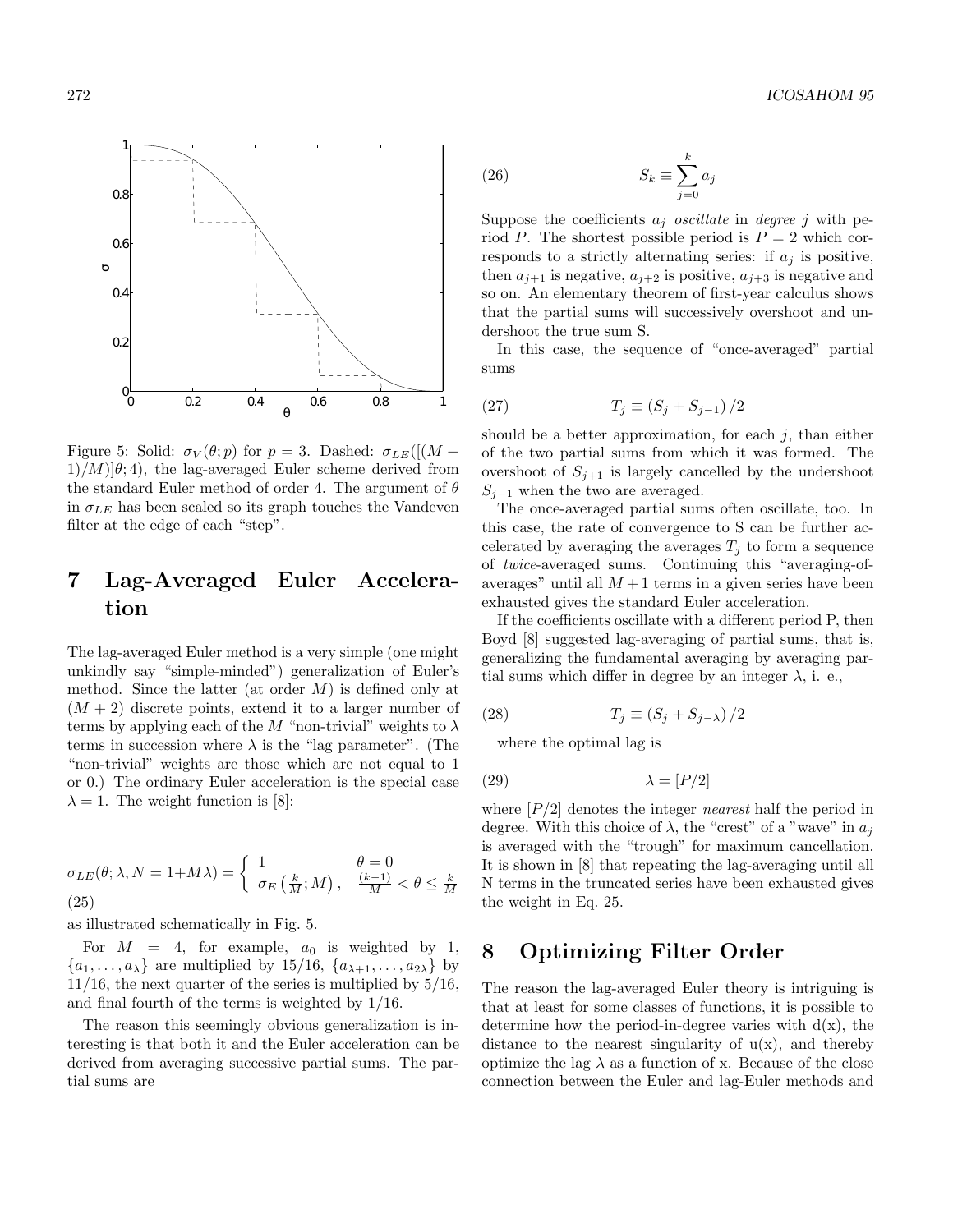the Vandeven and Erfc-Log filters, i. e., asymptotically these methods are all described by a single formula, the lagaveraged Euler theory should work equally well for  $\sigma_V(\theta; p)$ and  $\sigma_{Erfc-Log}(\theta;p)$  as well.

The sawtooth function, defined earlier, is the simplest function with a jump discontinuity. However, it is more than a mere exemplar. If we adjust the strength and location of the singularity, the difference between the shiftedand-scaled sawtooth function and an arbitrary  $u(x)$  with a single discontinuity per period is continuous. It follows that the Fourier series of the difference converges more rapidly than that of the sawtooth function, implying in turn that the Fourier coefficients of the sawtooth function asymptotically approximate those of  $u(x)$ ,  $a_j$ , as degree  $j \to \infty$ . It follows that what is optimum for the sawtooth function should also be optimum for other functions with one discontinuity, at least for sufficiently large *N* where *N* is the truncation of the Fourier series.

Boyd [8] shows, in an analysis not repeated here, that

$$
(30) \t\t P(x) = \frac{2\pi}{d(x)}
$$

where  $d(x)$ , as in Vandeven's Theorem, is the difference between *x* and the singularity. Thus, the period of the Fourier coefficients  $a_j$  in *j* varies from P=2 at the point farthest from the singularity (and its periodic images) where  $d(x) = \pi$ , its maximum value, to  $\infty$  where  $x = x_s$ , the location of the discontinuity in  $u(x)$ .

The optimum lag  $\lambda$  in the lag-averaged Euler method is simply the integer nearest  $P(x)/2$ . Translating this to the Euler and Erfc-Log filters so these filters, applied to  $N = 1 + M\lambda$  terms, are the envelope of the lag-averaged Euler method gives

(31) 
$$
p_{optimum}(x) = 1 + N \frac{d(x)}{2\pi}
$$

## **9 Numerical Tests**

Figure 6 illustrates how the error in approximating a function with a discontinuity varies with both nearness to the singularity  $d(x)$  and filter order p. Along the left edge of the figure where  $d(x)$  is small, i. e., close to the discontinuity, the error is mediocre  $(O(10^{-2}) \approx O(1/N))$  for all orders *p*. Very close to the discontinuity in  $\text{Sw}(x)$ , filtering helps little.

On the right of Figure 6, far from the singularity, we see confirmation of Madja, McDonough and Osher's contention [11] that it is possible to retrieve spectral accuracy: for sufficiently large *p*, we obtain errors smaller than  $O(10^{-12})$  [to the upper right of the contour labelled "-12"]



Figure 6: Contours of the logarithm (base 10) of the error as a function of order  $p$  (vertical) and distance  $d(x)$  to the discontinuity in the function (horizontal). Erfc-Log filter applied to the first 100 terms of the sine series for the sawtooth function.

in spite of the nasty singularity in  $Sw(x)$ . Further, for fixed *d*(*x*), the error decreases roughly geometrically with *p*.

Close to the singularity, Figure 6 shows little except that no filter works particularly well. Figure 7 is a blowup of a comparison between the filtered sine series and the sawtooth function, showing only a small portion of the periodicity interval near the discontinuity at  $x = \pi$ . All of the filtered series are way off for  $x > 3.1$ . For smaller x, however, low order  $(p = 2)$  is best because the approximation is nearly monotonic with only a slight overshoot. In contrast,  $p = 50$  gives back the wild oscillations of Gibbs' oscillation. The approximation is poor for  $x < 3.1$ , too.

Neither the high accuracy possible far from the singularity for high order *p*, nor the desirability of low order *p* in the neighborhood of the jump, are novelties; Figs. 6 and 7 have been included merely for completeness. The intriguing question is: how well does our theory predict the optimal *p* as a function of nearest to the singularity?

Figure 8 shows the answer is: pretty well. For each value of *d*, the distance to the singularity, there is a minimum in the error as a function of filter order *p*. The minimum is very flat so that the error is insensitive to the choice of *p* within a factor of  $(3/2)$  either too large or too small. The predictions of Eq. 31 are at the low-*p* edge of the flat part of each curve, but this is quite acceptable. It seems likely that for actual fluid dynamics calculations, which will be much more contaminated by aliasing and other noise than the sawtooth function, that erring on the side of low order – stronger filtering – is desirable anyway.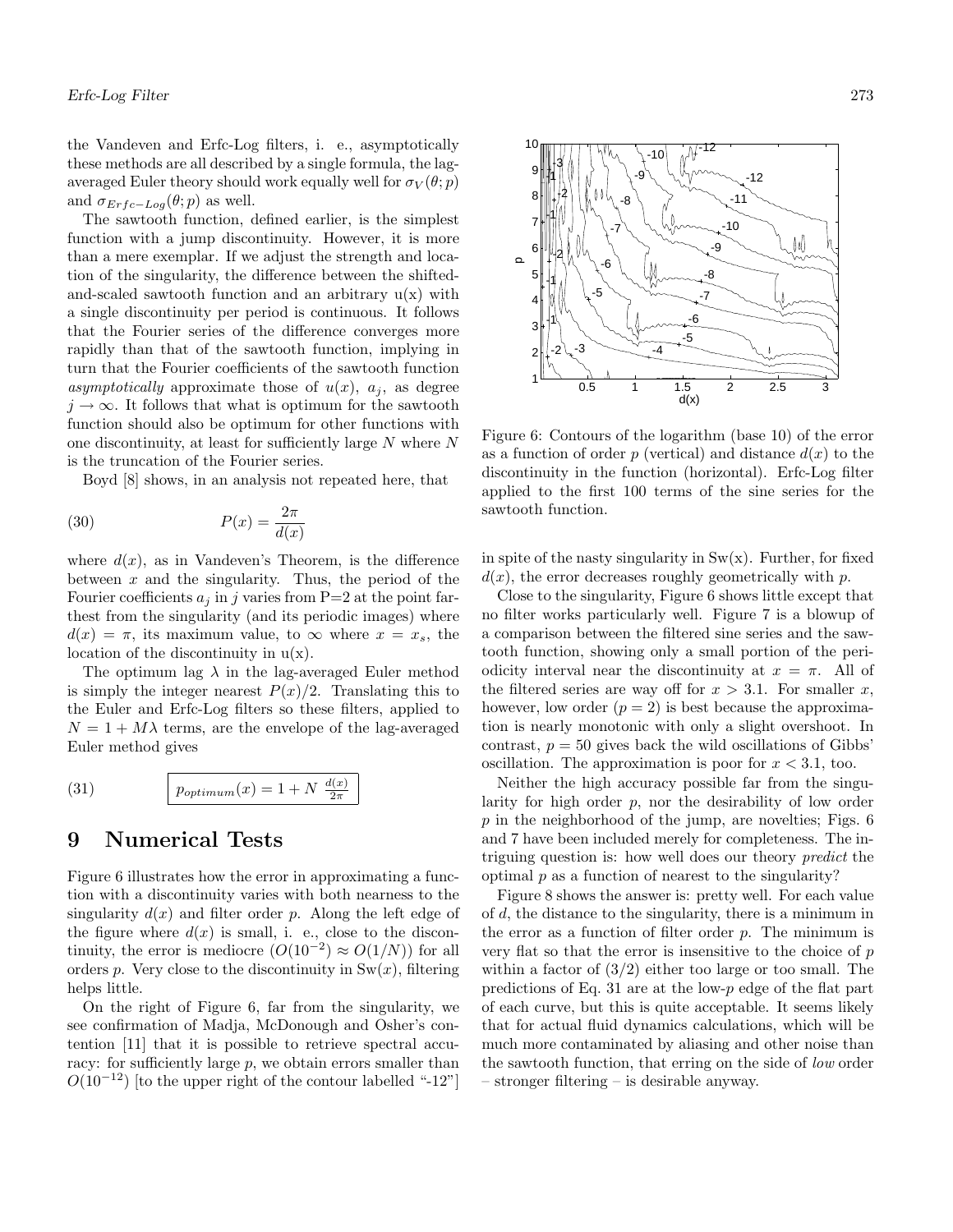

Figure 7: Comparison of the sawtooth function (straight line without symbols) with Erfc-Log filtered 100-term sine series for various orders *p*. Circles:  $p=2$ . x's:  $p = 4$ . Pluses:  $p = 10$ . Asterisks:  $p = 50$ .



Figure 8: The error in approximating  $\text{Sw}(x)$  by 100 terms of its Fourier series after application of the Erfc-Log filter of various orders  $p$  at five different distances  $d(x)$  from the singularity of the sawtooth function. The large x-in-circle symbols mark the predicted optimal order.



Figure 9: A graphical interpretation of the Chebyshev  $\rightarrow$  Fourier mapping. Each point on the Chebyshev grid (crosses on the horizontal line bisecting the circle is mapped by  $t = \arccos(x)$  into two points on the corresponding evenly spaced Fourier grid (circles on the unit circle) as indicated by the arrows. The Fourier theory for optimizing filter order can be applied to the Chebyshev case if distance d to the singularity is measured on the circle, not on the Chebyshev grid itself.

### **10 Chebyshev and Legendre Series**

A Chebyshev polynomial expansion on  $x \in [-1, 1]$  is mapped into a Fourier cosine series in  $\tau \in [-\pi, \pi]$  by the change-of-variable

$$
(32) \qquad x = \cos(\tau) \qquad \Longleftrightarrow \qquad \tau = \arccos(x)
$$

as shown schematically in Fig. 9. Because a Chebyshev series is just a Fourier series in disguise, all earlier results carry over to Chebyshev polynomials with only minor modifications.

The important change is that in order to borrow the Fourier theory that relates optimal order  $p(x)$  to distance from the front  $d(x)$ , this distance to the singularity should now be measure in terms of the trigonometric argument *τ* instead of *x*, the argument of the Chebyshev polynomials:

(33) 
$$
d(x) \equiv \arccos(x) - \arccos(x_s) \qquad [\text{Chebyshev}]
$$

where  $x_s$  is the location of the singularity. (For multiple singularities, take the minimum of the difference of arccosines over all the singularities of  $u(x)$ .)

Legendre polynomials are very popular in spectral elements [3, 10, 3]. Unfortunately, no simple transformation is known to turn a Legendre expansion into a Fourier series. However, the Legendre grid is very similar to the Chebyshev grid and the two types of series converge within the